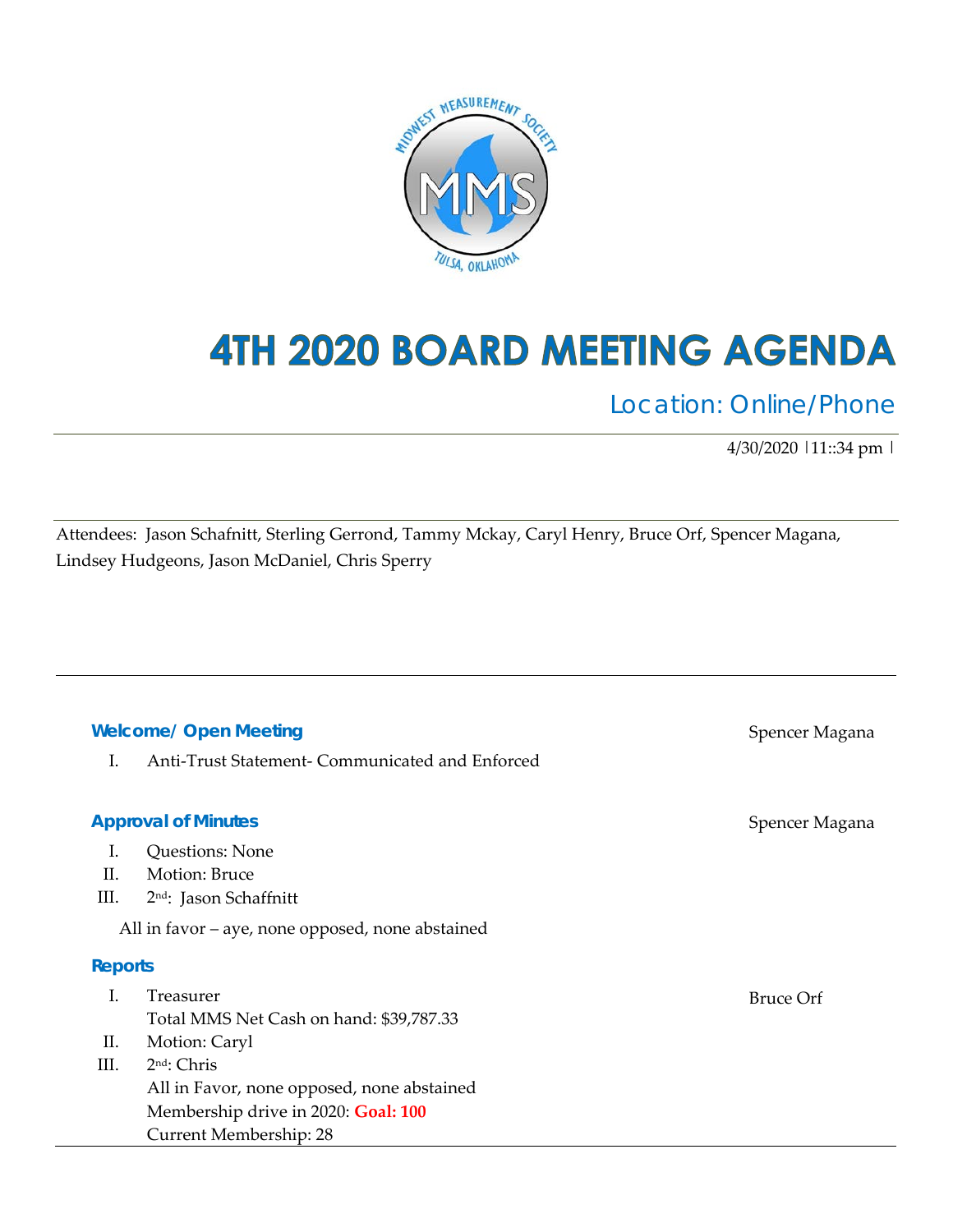\$1200 deposit to Hard Rock is in the financials as an expense. We will discuss that when we talk about the Roundtable.

Tax situation – sent all information to the accountant. All he was doing was reviewing to verify that we don't make over \$50,000 a year. It is not required that we have a CPA review as long as we keep the records. The actual tax document is very simple. Spencer & Bruce suggested monitoring it ourselves. Especially since we review it monthly at the meetings. Kyle agrees. Chris agrees. We went from an S Corporation to a 501C non profit. All information is available in spreadsheet form and can be provided upon request.

## IV. **Website Coordinator-**

Priority for 2020 will be: Membership Data Base Email Distribution list. Social Media Updates

> Update Website with 2020 BOD Members. This has been done. Have looked on PayPal to try to get Mike Miller's name off. Bruce said they had tried to get it off before and were not successful. We would have to cancel the account and start a new one. Not sure if anyone even notices it. We could change it to a business account instead of a personal account. Jason will look into what it takes to change.

## **V. RTB 2019/2020 – will kick off next month**

Roundtable Planning Committee Program Chair: Byron Saunders (volunteered) Venue Chair: Lindsey Hudgeons & Chris Sperry (volunteered) And Ryan McCarthy has volunteered to help also Dates: Week of 08/17/20. Proposed Venue: Hard Rock

Roundtable Event Discussion and the affect of COVID 19.

The RPC met yesterday to discuss what the 2020 Roundtable might look like.

They recommend hosting a virtual online event. Given the current environment with CO-VID19 and the downturn in our industry, a physical event seems impractical. We can reach out to Don Sextro and others to get their opinion/buy in offering online presentations about changes & updates. We could still encourage & welcome sponsorships, but would not be reliant on them. It is recommended that attendance be free of charge. It is more important that we stay relevant in these days/times instead of worrying about charging money. The Hard Rock is flexible, and said it was up to us whether we would like to cancel, or just reschedule. General consensus of the Board is to get the deposit back since we don't know what next year will bring. Chris will contact them today.

Kyle Bates

Jason Schafnitt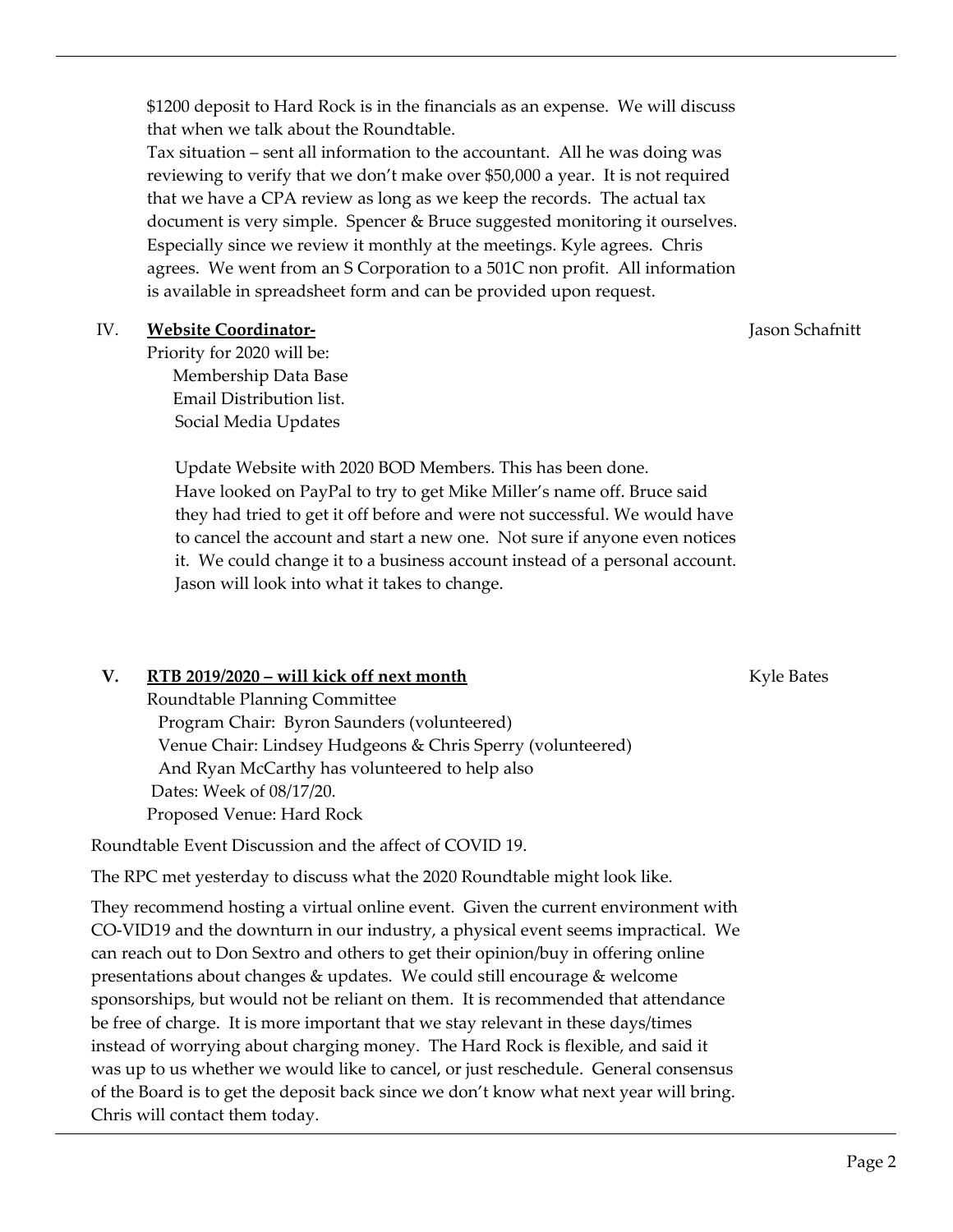Eric Estrada says GPA school in Tulsa has been cancelled.

American School in Houston is still scheduled as far as we know.

Questions about hosting a virtual event – what format, what type of software. What would it look like. Planning committee needs to circle back and talk about that. API updates at minimum. BLM updates. Recorded or live. Kyle will set up a committee meeting the first part of May. Bruce – doing it all in one day would make it easer to schedule. Jason – great idea for a virtual event. Spencer – try to bring a proposal to board at May board meeting. Kyle is going to pull in an IT person to help

VI. ASGMT Not on the call today

**Lunch & Learns** 

2020 Dates

**March 31th 2020 – Canceled** 

Venue:

June 25th 2020

Venue: Tulsa –ONEOK Auditorium

Topic Produced Water Measurement EH Representative

We might think about doing this as a virtual event as well. We're not sure ONEOK will be open to the public by then. We will wait to see what the RPC comes up with as far as virtual meetings go and then decide.

September 24th 2020

Venue: OKC – if we get Enable for March, we'll try to get Chesapeake (or vice versa)

Topic:

December 17th 2020 Venue Tulsa - Cherokee Topic

Potential Topics Mag Meter Verification for Accuracy - Custody Transfer Water Byron Saunders

Board